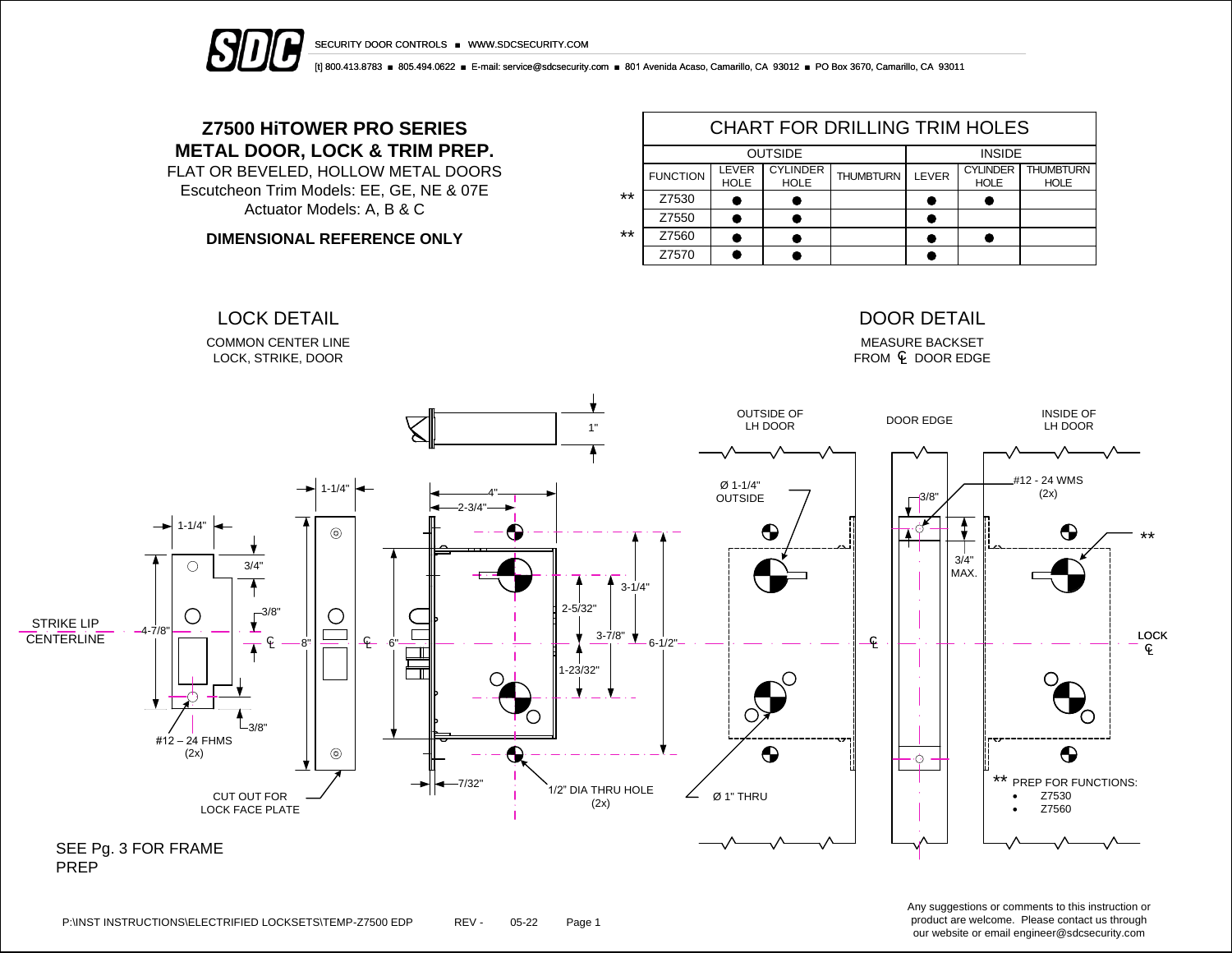



[t] 800.413.8783 ■ 805.494.0622 ■ E-mail: service@sdcsecurity.com ■ 801 Avenida Acaso, Camarillo, CA 93012 ■ PO Box 3670, Camarillo, CA 93011

# **Z7500 HiTOWER PRO SERIES WOOD DOOR, LOCK & TRIM PREP.**

FLAT OR BEVELED, WOOD DOORS Escutcheon Trim Models: EE, GE, NE & 07E Actuator Models: A, B & C

**DIMENSIONAL REFERENCE ONLY**

|       | <b>CHART FOR DRILLING TRIM HOLES</b> |                      |                                |                  |       |                                |                                 |  |  |  |  |
|-------|--------------------------------------|----------------------|--------------------------------|------------------|-------|--------------------------------|---------------------------------|--|--|--|--|
|       |                                      | <b>OUTSIDE</b>       | <b>INSIDE</b>                  |                  |       |                                |                                 |  |  |  |  |
|       | <b>FUNCTION</b>                      | LEVER<br><b>HOLE</b> | <b>CYLINDER</b><br><b>HOLE</b> | <b>THUMBTURN</b> | LEVER | <b>CYLINDER</b><br><b>HOLE</b> | <b>THUMBTURN</b><br><b>HOLE</b> |  |  |  |  |
| $***$ | Z7530                                |                      |                                |                  |       |                                |                                 |  |  |  |  |
|       | Z7550                                |                      |                                |                  |       |                                |                                 |  |  |  |  |
| $***$ | Z7560                                |                      |                                |                  |       |                                |                                 |  |  |  |  |
|       | Z7570                                |                      |                                |                  |       |                                |                                 |  |  |  |  |



Any suggestions or comments to this instruction or product are welcome. Please contact us through our website or email engineer@sdcsecurity.com